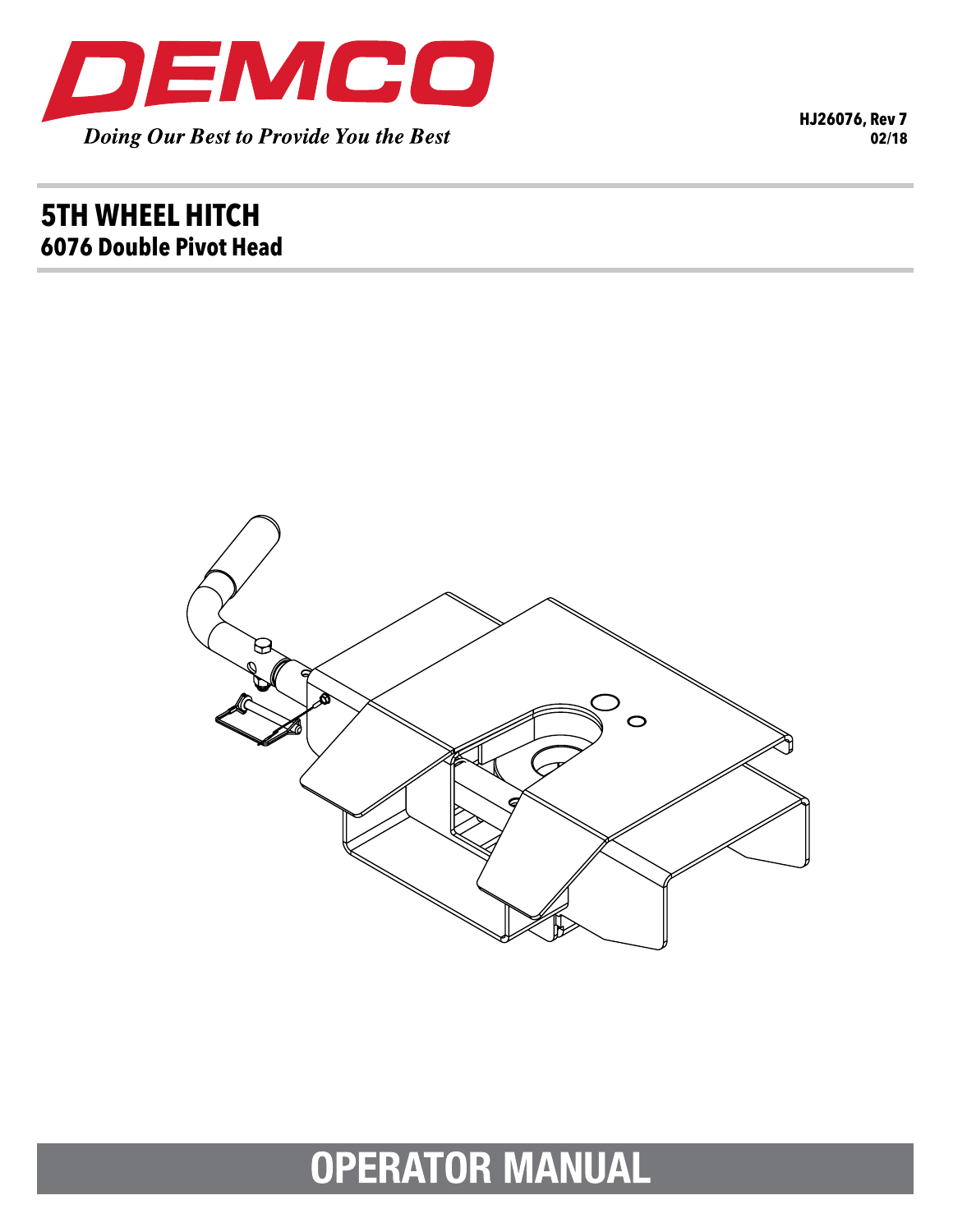Thank you for purchasing a Demco 5th Wheel hitch. We feel you have made a wise choice and hope you are completely satisfied with your new piece of equipment.

#### **WARRANTY POLICY, OPERATOR MANUALS, PARTS MANUALS & REGISTRATION**

Go online to www.demco-products.com to review Demco warranty policies, operator manuals and register your Demco product.

**Please consult vehicle owner's manual for 5th wheel towing instructions.**

#### **GENERAL INFORMATION**

- 1. Unless otherwise specified, high-strength (grade 5) (3 radial-line head markings) hex head bolts are used throughout assembly of this piece of equipment.
- proper part numbers and place order by **PART NO. and DESCRIPTION.**

3. When placing a parts order, refer to this manual for

2. Whenever the terms **"LEFT"** and **"RIGHT"** are used in this manual it means from a position behind the vehicle and facing forward.



#### **Failure to follow these instructions may result in death or serious injury!**

- Trailer and its contents together must not exceed truck, hitch and/or trailer tow ratings.
- Towing vehicle must have a manufacturer's rated towing capacity equal to or greater than the gross trailer weight (dry weight of the trailer plus payload of the trailer).
- Gross weight of trailer must not exceed weight rating of hitch assembly.
- King pin weight must not exceed 4,000 pounds. If in doubt have king pin weight measured by qualified facility

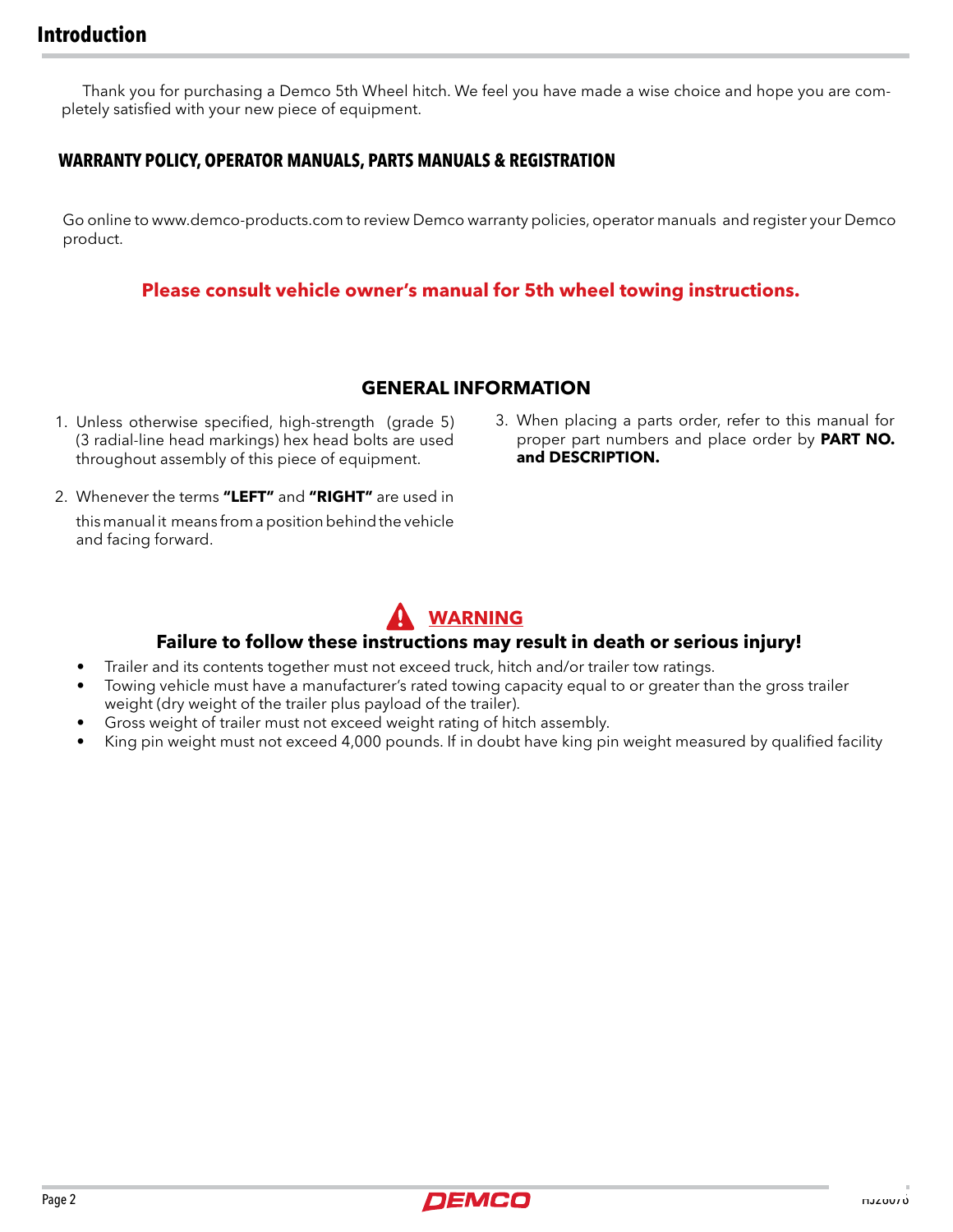- 1. Demco 5th Wheel hitches are designed for use with recreational fifth wheel trailers only.
- 2. Use only a SAE 2-inch king pin with your Demco 5th Wheel Hitch.
- 3. Approximately 15%-25% of trailer weight should be on hitch (Pin Weight).
- 4. Trucks come in many different configurations. Demco hitches are designed for use in light trucks such as the Ford F-Series, the Chevy Silverado and the Dodge Ram. Demco recommends the use of long bed (8ft) light trucks for the best combination in truck - trailer turning clearance.



Rule of thumb: The distance from the back of the truck cab to the center of the rear truck axle ("X"), should be approximately 4 inches greater than one-half the trailer width ("Y")

- 5. If a short bed pickup (less than 8 ft. but longer than 6 ft.) is to be used for towing, Demco recommends the trailer be equipped with an extended pin box to help gain additional truck - trailer turning clearance (See trailer manufacturer for options). It also may be helpful to add a Demco 5th Wheel Ultra Slide for increased turning clearance for low speed, non- highway maneuvering.
- 6. The height of the hitch and the pin box should be adjusted so the trailer is approximately level as it is towed. Allow approximately 6 inches clearance between the top of the pickup walls and the underside of the front of the trailer for pitch and roll of the trailer. Allow more clearance between pickup walls and trailer for off road use.



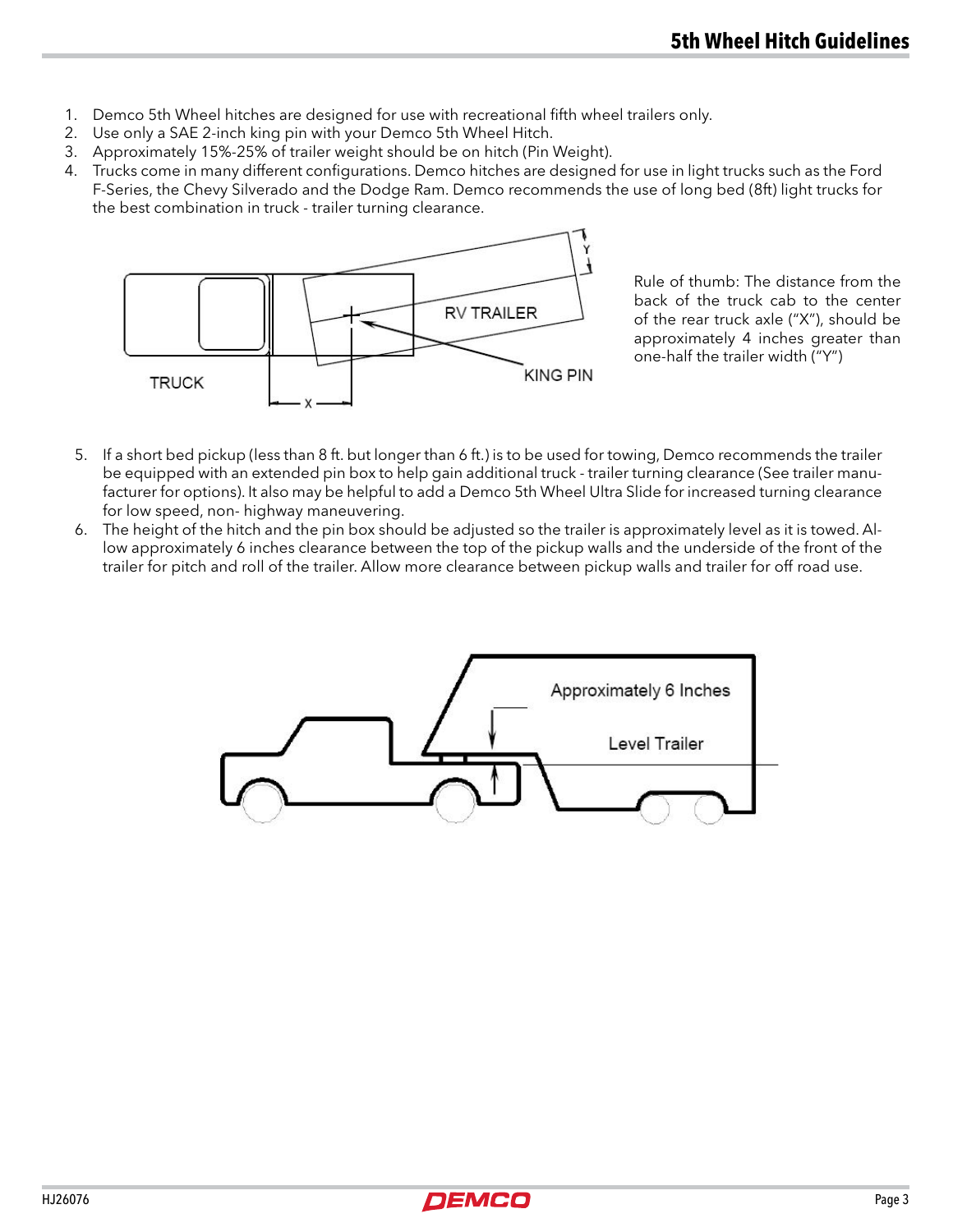The dampener stops the hitch head from flopping back and forth in the truck when the trailer is not hooked up. The urethane compresses under load so it does not restrict the fore and aft movement when coupled.

Before attaching the hitch head to the saddle assembly the urethane dampener will need to be installed. It is included in the bag with the bolt and nut for the hitch handle. Simply press into hole that is punched into the bottom side of the hitch as shown in **Figure A**.





**Note (Read carefully before installing):** Handle can be positioned toward the front or the back if it is found to interfere with the trailer in any way. Verify this before traveling.

- 1. Slide yellow gripped handle over locking bar, the handle may point forward, upward or backward. **\*\*DO NOT** have pointing upward if it is found to interfere with the trailer in any way during turning.
- 2. Fasten with 3/8" x 1 ¾" bolt and lock nut provided.

# **Warning**

**DO NOT** install hitch handle in a position that the pin box could come in contact with or interfere with the latch of the hitch handle when turning! If the pin box contacts the hitch handle or its latch when turning, the trailer may become unhitched.

#### **Procedures to Close Locking Bar**

Pull on handle with slight pressure while moving the secondary jaw to the right until the primary jaw is released. Slowly allow the handle to retract into the 5th wheel head. Caution: Do not put hands/fingers into the lock jaw area.

#### **5th Wheel Pivot Head Maintenance**

Each of our 5th wheel hitches has been tested and pre-greased at our production facility to help ensure easy operation of your new product.

As it is a new piece of equipment with some moving parts, a period of wearing in may be necessary to facilitate smoother operation for your new fifth wheel hitch. The most important thing to remember is to keep all moving parts well greased and lubricated. Your doing this will help to ensure longer product life.







Jaw pins can be removed and greased by removing or unhooking jaw spring and both snap rings. Tap the pin up from bottom. Clean pins and inspect for wear, apply light coat of grease and reinstall pins, snap rings and spring.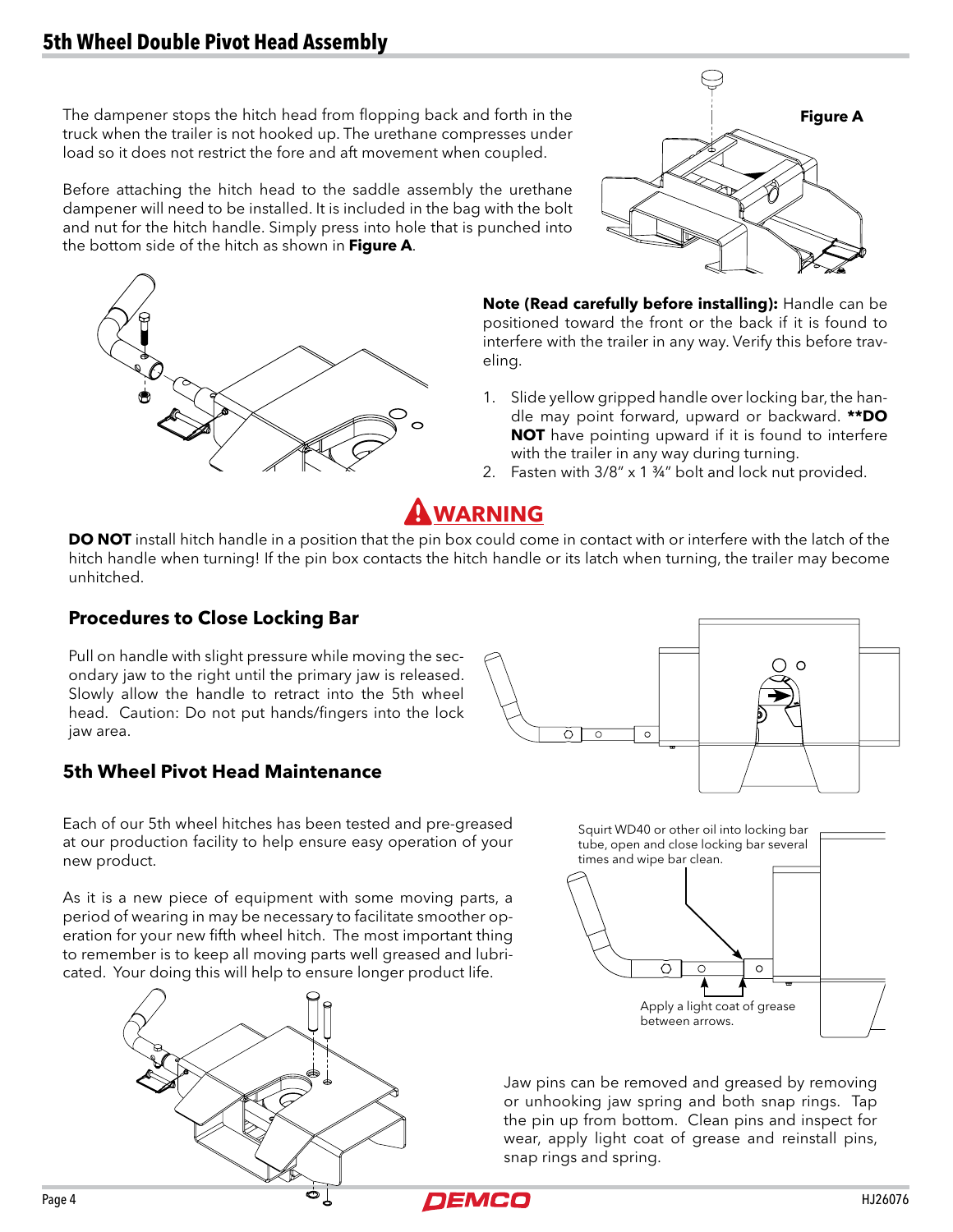- 1. Place wheel chock on each side of trailer wheels.
- 2. Adjust trailer jacks until trailer is a height for hook up. King pin plate should contact hitch approximately 1/2" below level.



- 3. Lower tailgate of truck.
- 4. If hitch is in locked position, remove safety pin and pull handle out to the "Ready to Couple" position.
- 5. Line truck so that the hitch will accept king pin. Back truck up slowly towards trailer until king pin engages. Hitch will lock when king pin is fully engaged.
- 6. With the trailer coupled, visually check to see if hitch is completely locked by looking at the handle position, as well as visually checking to ensure that the jaw bar has traveled completely across the front of the king pin.
- 7. Place safety pin thru the tab and the hole in the handle. This will prevent handle from opening.
- 8. Connect power cable and breakaway switch cable between truck and trailer.
- 9. Close and latch tailgate.
- 10. Apply trailer brakes and try to pull forward slowly to double check that hitch is locked. Trailer should prevent truck from moving.
- 11. Completely raise trailer jacks. Check for proper clearance between truck box and trailer.
- 12. Pick up and store wheel chocks. You are now ready to travel.

#### **Coupling Procedure Uncoupling Procedure**

- 1. Place wheel chocks on both sides of trailer wheels.
- 2. Lower trailer jacks to ground and extend until load is level with truck suspension. If on soft ground, place support under jack feet to prevent trailer from settling.
- 3. Lower tailgate on truck.
- 4. Disconnect power cable and break away switch.
- 5. Remove lock pin and pull handle out. If handle will not stay out, install safety pin in second handle hole just outside of frame handle bushing.
- 6. Drive truck slowly away from trailer.

#### **Very Important Maintenance Instructions**

- 1. Inspect all fasteners for tightness at least every 2,000 miles of operation.
- 2. Inspect jaw and jaw bar for freedom of movement and proper operation before each use. Replace all damaged or worn parts.
- 3. Keep all moving parts of hitch well lubricated.
- 4. It is recommended to use grease or a 3/16" maximum Teflon disc to help prevent wear on top plate surface.

#### **Very Important Warnings**

- 1. Know your vehicle and trailer GVWR and CVWR. DO NOT exceed capacity of hitch.
- 2. Hitch is for use with only a standard 2" king pin.



### **VISUALLY INSPECT JAW LOCKING MECHANISM BEFORE TRAVELING**

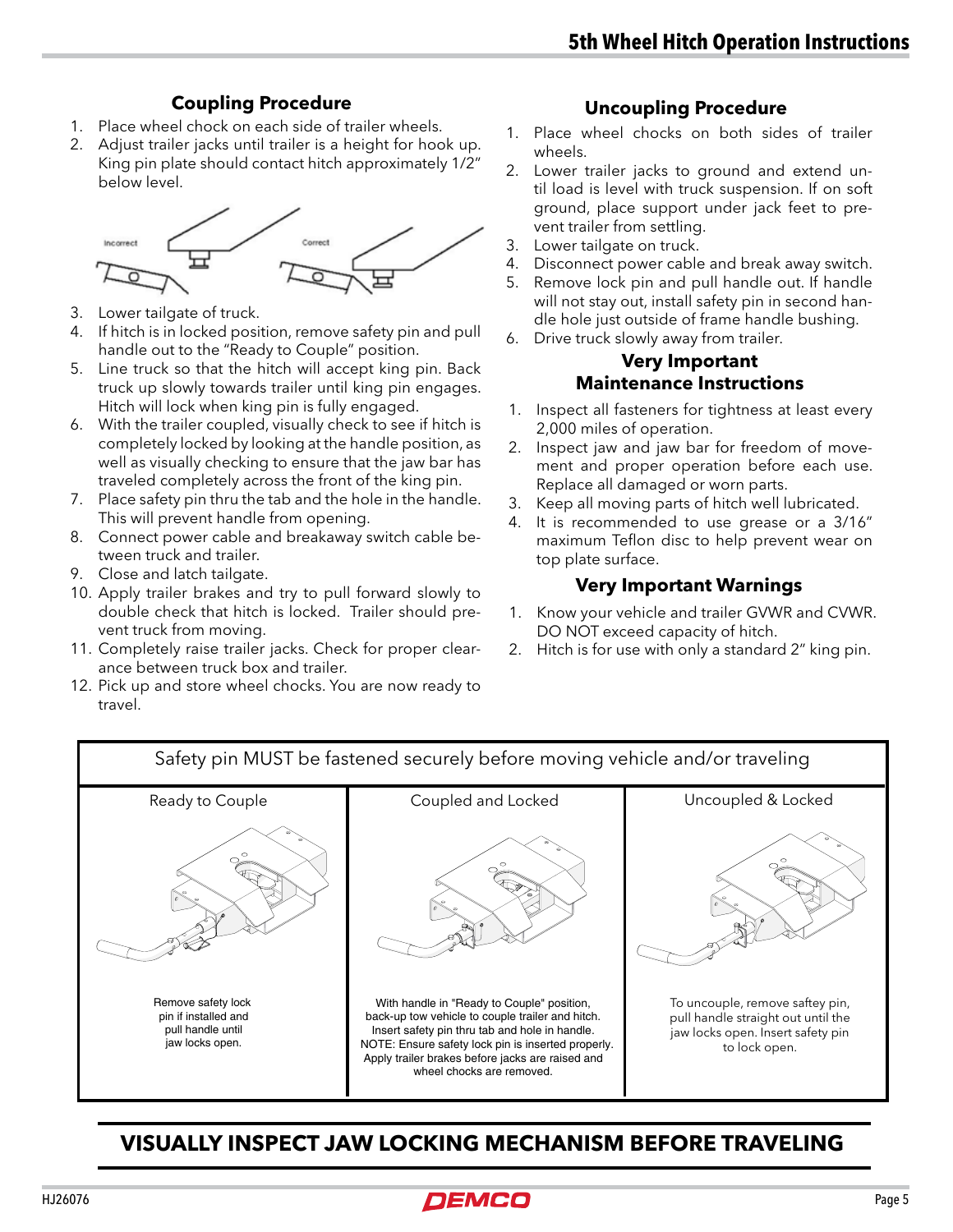| (21)           | $^{\circledR}$<br>(5)<br>④<br>US Pat. 9,550,398 |                | ൹<br>∩<br><b>GREASE PINS</b><br>(13)<br>ٰ<br>⊕<br>lEATA CHEA<br>皎<br>(15)<br>(20)<br>(18<br><b>GREASE SHAFT</b> | (14)<br><b>BLUE THREAD LOCK</b><br>⊛<br>(9)<br>Ç<br>I4<br>(17)<br><b>BLUE THREAD LOCK</b><br>(12)<br>o<br>Ф<br>T<br>(6)<br><b>BLUE THREAD LOCK</b> |
|----------------|-------------------------------------------------|----------------|-----------------------------------------------------------------------------------------------------------------|----------------------------------------------------------------------------------------------------------------------------------------------------|
| <b>ITEM</b>    | <b>PART#</b>                                    | <b>QTY</b>     | <b>DESCRIPTION</b>                                                                                              | ➀                                                                                                                                                  |
| 1              | 00908                                           | 1              | BOLT, .375 NC X 1.75 HEX GR.5                                                                                   |                                                                                                                                                    |
| 2              | 02592                                           | 1              | NUT, .375NC NYLON LOCK                                                                                          |                                                                                                                                                    |
| 3              | 03547                                           | 1              | BOLT .313NC X 2.25 GR5 HEX                                                                                      |                                                                                                                                                    |
| $\overline{4}$ | 03787                                           | 1              | SCREW #10NC X .50 SELF DRILLING HEX HD                                                                          |                                                                                                                                                    |
| 5              | 05337                                           | 1              | SAFTY LOCK PIN ASSEMBLY                                                                                         |                                                                                                                                                    |
| 6              | 14315                                           | 1              | SPRING, TENSION, .063 WIRE X .50 OD X 2.75 FL                                                                   |                                                                                                                                                    |
| 7              | 14385                                           | 1              | SPRING COMPRESS .105 MW                                                                                         |                                                                                                                                                    |
| 8              | 14594-95                                        | 1              | <b>JAW HOOK</b>                                                                                                 |                                                                                                                                                    |
| 9              | 14595-95                                        | 1              | SECONDARY LATCH JAW                                                                                             |                                                                                                                                                    |
| 10             | 14735-95                                        | 1              | <b>MAIN JAW PIN</b>                                                                                             |                                                                                                                                                    |
| 11             | 14736-95                                        |                | SECONDARY JAW PIN                                                                                               |                                                                                                                                                    |
| 12             | 14737-95                                        | 1              | <b>BAR/JAW LINK</b>                                                                                             |                                                                                                                                                    |
| 13             | 14741-76                                        | $\mathbf{1}$   | 5TH WHEEL DOUBLE PIVOT HEAD                                                                                     |                                                                                                                                                    |
| 14             | 14747                                           | $\overline{2}$ | SCREW .313NC X .25 SOCKET HD CAP                                                                                |                                                                                                                                                    |
| 15             | 14749                                           | $\mathbf{1}$   | SNAP RING EXT FOR .50 SHAFT                                                                                     |                                                                                                                                                    |
| 16             | 14750                                           | 1              | SNAP RING EXT F/ .75SHAFT                                                                                       |                                                                                                                                                    |
| 17             | 14865                                           | 1              | ROLL PIN, .25 X 1.00                                                                                            |                                                                                                                                                    |
| 18             | 14867-95                                        | 1              | LEVER ARM BAR                                                                                                   |                                                                                                                                                    |
| 19             | 14869-95                                        | $\mathbf{1}$   | <b>LOCK BAR</b>                                                                                                 |                                                                                                                                                    |
|                | 6094                                            |                | LOCK BAR KIT (INCLUDES #19, #20 & #21)                                                                          |                                                                                                                                                    |
| 20             | 15769                                           | 1              | URETHANE BUMPER                                                                                                 |                                                                                                                                                    |
| 21             | 15934                                           | 1              | <b>HANDLE ASSEMBLY</b>                                                                                          |                                                                                                                                                    |
|                |                                                 |                | Please order replacement parts by PART NO. and DESCRIPTION.                                                     |                                                                                                                                                    |

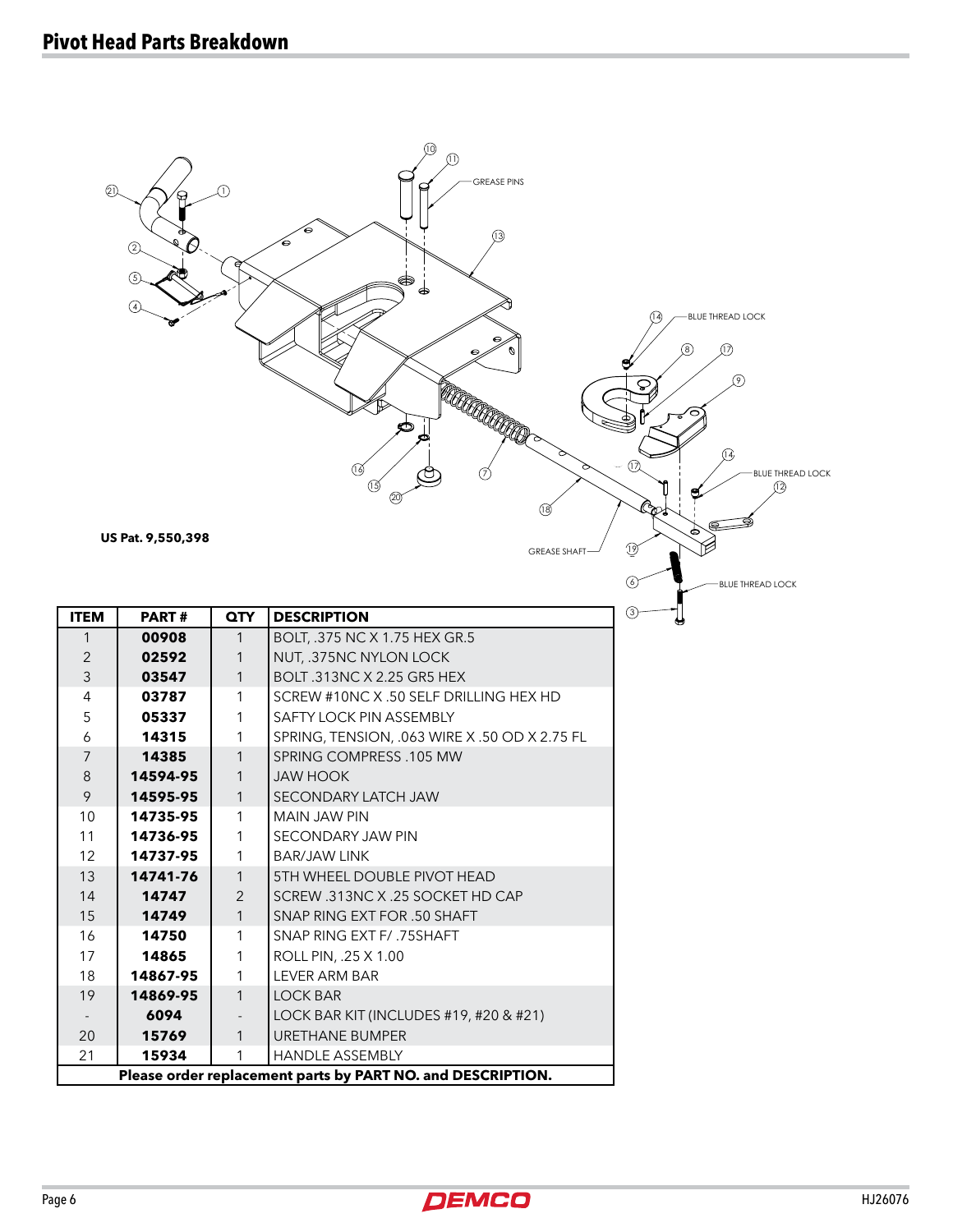